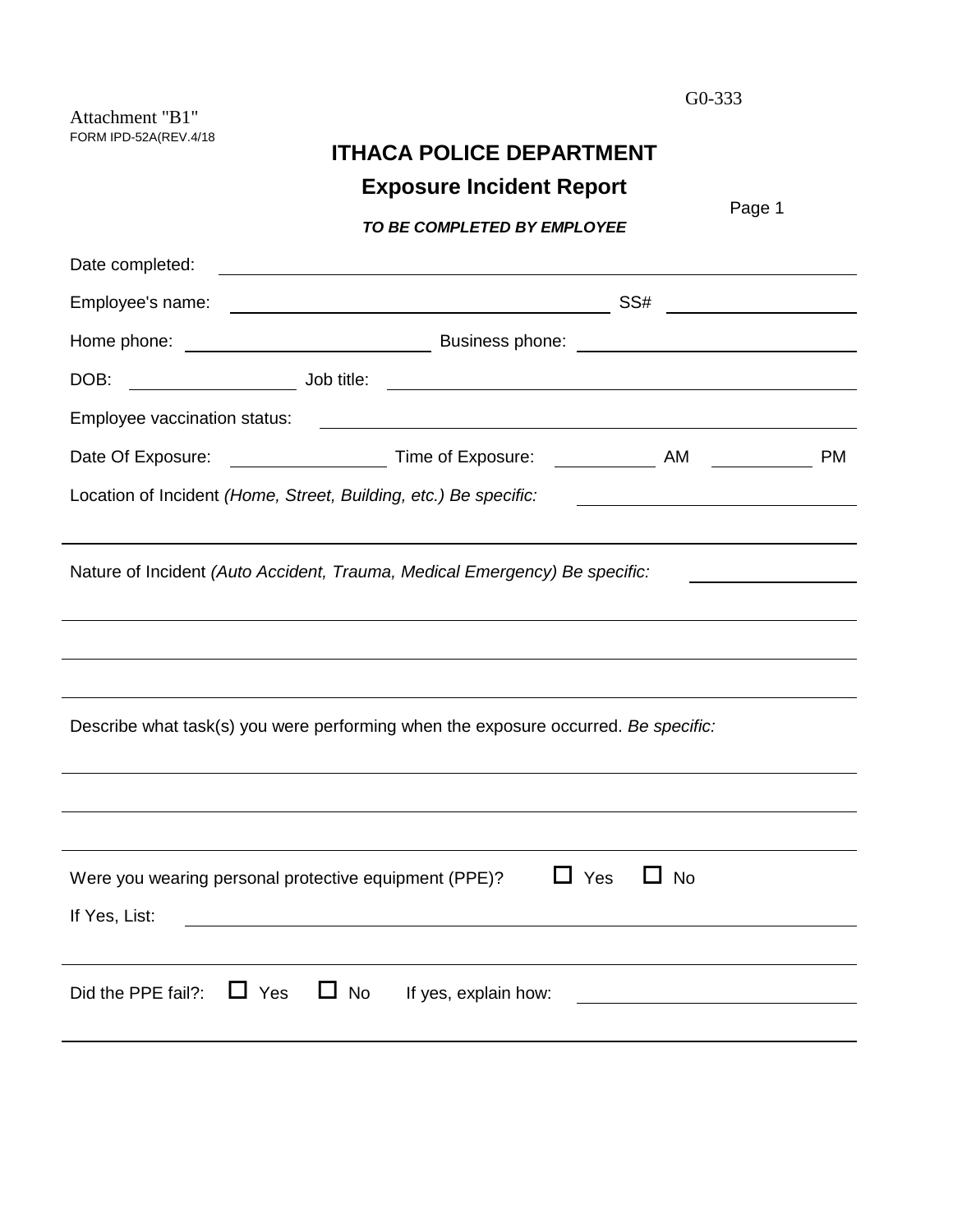# **ITHACA POLICE DEPARTMENT Exposure Incident Report**

What body fluid(s) were you exposed to *(Blood or other potentially infectious material)? Be specific:*

| What parts of your body became exposed? Be specific:            |                                                                                                                        |  |  |  |  |
|-----------------------------------------------------------------|------------------------------------------------------------------------------------------------------------------------|--|--|--|--|
|                                                                 |                                                                                                                        |  |  |  |  |
| Estimate the size of the area of your body that was exposed:    |                                                                                                                        |  |  |  |  |
|                                                                 |                                                                                                                        |  |  |  |  |
| For how long?                                                   | Did a foreign body (needle, nail, syringe, etc.) penetrate                                                             |  |  |  |  |
| your body? $\Box$ Yes<br>$\Box$ No If yes, what was the object? |                                                                                                                        |  |  |  |  |
|                                                                 |                                                                                                                        |  |  |  |  |
| Where did it penetrate your body?                               | <u> 1989 - Johann Stoff, deutscher Stoffen und der Stoffen und der Stoffen und der Stoffen und der Stoffen und de</u>  |  |  |  |  |
| $\Box$ Yes<br>Was any fluid injected into your body?            | $\Box$ No                                                                                                              |  |  |  |  |
| If yes, what fluid?<br><b>Marshall</b> How much?                |                                                                                                                        |  |  |  |  |
| Did you receive medical attention? $\Box$ Yes                   | $\Box$ No                                                                                                              |  |  |  |  |
|                                                                 | When?<br><u> 1999 - Jan Barbara III, martx</u>                                                                         |  |  |  |  |
| By whom?                                                        |                                                                                                                        |  |  |  |  |
| Identification of source individual(s):                         | <u> 1989 - Johann Stoff, deutscher Stoffen und der Stoffen und der Stoffen und der Stoffen und der Stoffen und der</u> |  |  |  |  |
|                                                                 |                                                                                                                        |  |  |  |  |
| Nature of contact with source individual. Be specific:          |                                                                                                                        |  |  |  |  |
|                                                                 |                                                                                                                        |  |  |  |  |
| Other pertinent information:                                    | <u> 1980 - Johann Barn, fransk politik (f. 1980)</u>                                                                   |  |  |  |  |
|                                                                 |                                                                                                                        |  |  |  |  |
| Division Commander approval/date                                | IPD Case No.                                                                                                           |  |  |  |  |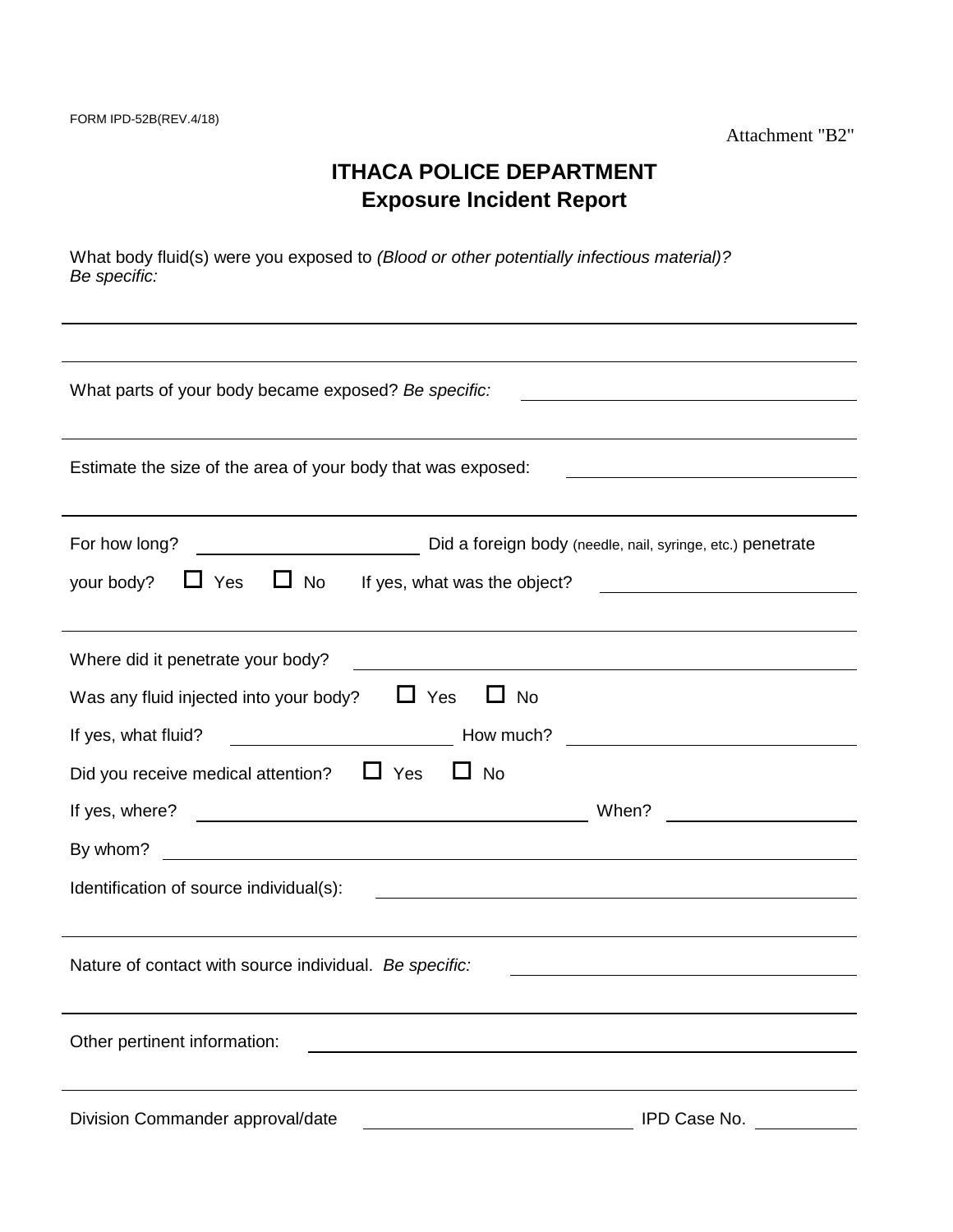### *(Sample Request for Source Individual Evaluation)*

Infection Control Nurse Tompkins Community Hospital 101 Dates Drive Ithaca, New York 14850

Dear:

During, or immediately prior to, a recent transport of a patient to your facility, one of our employees was involved in an event which may have resulted in exposure to a blood borne pathogen.

I am asking you to perform an evaluation of the source individual who was transported to your facility. Given the circumstances surrounding this event, please determine whether our employee is at risk for infection and/or requires medical follow-up.

Attached is a "Documentation and Identification of Source Individual" form which was initiated by the exposed worker. Please complete the Source Individual Section and communicate the findings to the designated medical provider.

The evaluation form has been developed to provide confidentiality assurances for the patient and the exposed worker concerning the nature of the exposure. Any communication regarding the findings is to be handled at the medical provider level.

We understand that information relative to human immunodeficiency virus (HIV) and AIDS has specific protections under the law and cannot be disclosed or released without the written consent of the patient. It is further understood that disclosure obligates persons who receive such information to hold it confidential.

Thank you for your assistance in this very important matter.

Sincerely,

Platoon Commander

\_\_\_\_\_\_\_\_\_\_\_\_\_\_\_\_\_\_\_\_\_\_\_\_

Enclosure Copy attached to Exposure Incident Report Copy to IPD Case No.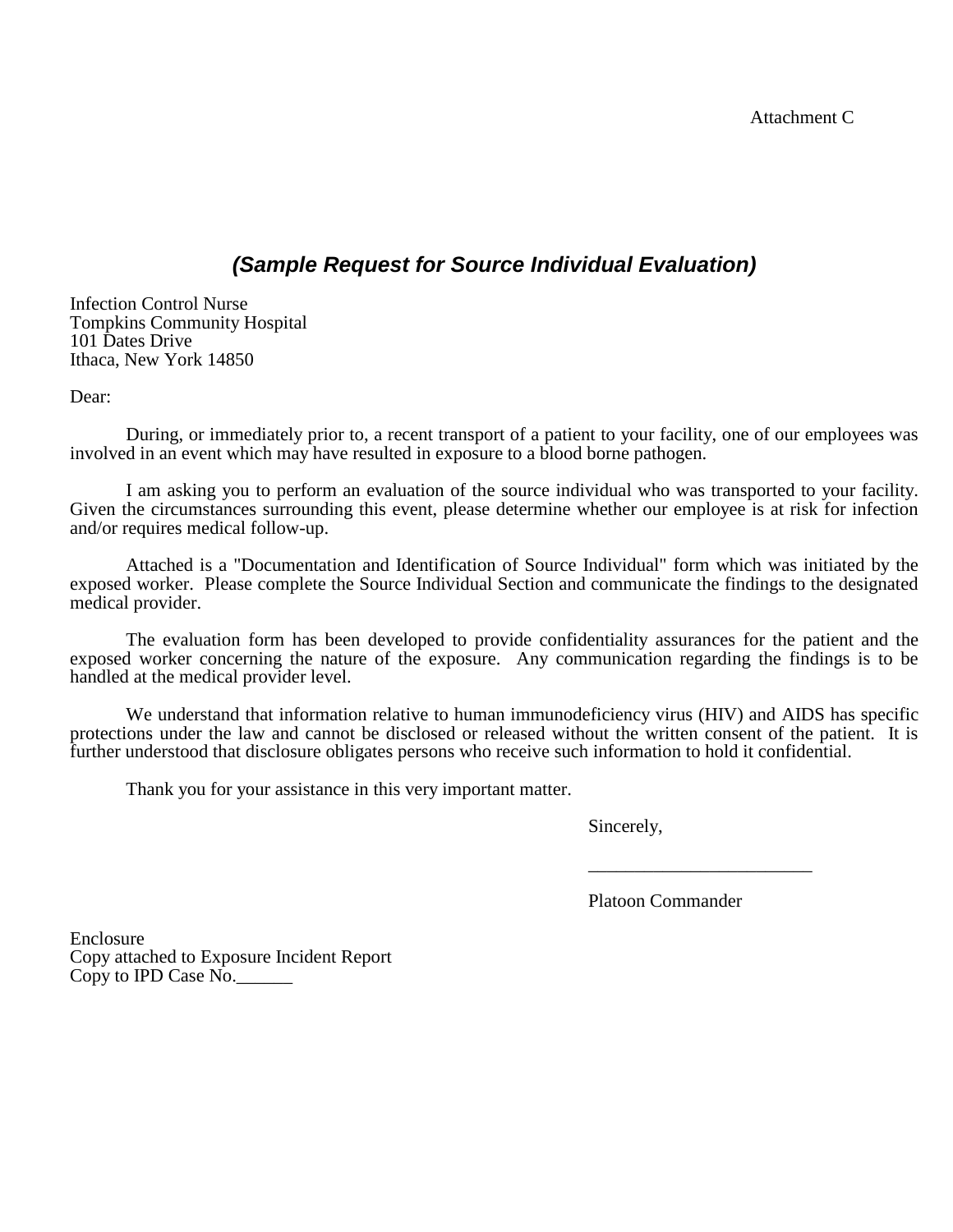Attachment "D"

FORM IPD-53(REV.4/18)

### **ITHACA POLICE DEPARTMENT**

**Documentation and Identification of Source Individual**

## *CONFIDENTIAL*

| Name of exposed employee:<br><u> 1980 - Andrea Stadt Britain, fransk politik (d. 1980)</u>                                                                                                                                                 |
|--------------------------------------------------------------------------------------------------------------------------------------------------------------------------------------------------------------------------------------------|
| Name and phone number of medical provider who should be contacted:                                                                                                                                                                         |
|                                                                                                                                                                                                                                            |
| <b>INCIDENT INFORMATION</b>                                                                                                                                                                                                                |
| Date of the incident:                                                                                                                                                                                                                      |
| Name of the individual who is the source of the exposure:                                                                                                                                                                                  |
| <b>NATURE OF THE INCIDENT</b>                                                                                                                                                                                                              |
| $\Box$ Blood or body fluid splash onto mucous membrane or non-intact skin                                                                                                                                                                  |
| Contaminated needle stick injury $\Box$ Other                                                                                                                                                                                              |
|                                                                                                                                                                                                                                            |
| <b>REPORT OF SOURCE INDIVIDUAL EVALUATION</b>                                                                                                                                                                                              |
| Chart review by:                                                                                                                                                                                                                           |
| Source individual unknown - Researched by:<br>Date: <u>_____</u>                                                                                                                                                                           |
| <b>TESTING OF SOURCE INDIVIDUAL'S BLOOD</b>                                                                                                                                                                                                |
| $\Box$ Obtained<br>$\Box$ Refused<br>Consent:                                                                                                                                                                                              |
| Check One:                                                                                                                                                                                                                                 |
| Identification of source individual $\Box$ infeasible $\Box$ prohibited by law. If infeasible<br>⊔                                                                                                                                         |
|                                                                                                                                                                                                                                            |
| Evaluation of the source individual reflected no known exposure to blood borne pathogen.                                                                                                                                                   |
| - 1<br>Evaluation of the source individual reflected possible exposure to blood borne pathogen and<br>medical follow-up is recommended.                                                                                                    |
| Person completing report:<br>Date:<br><u> 1989 - Johann Barn, mars ar breithinn ar chomhair an t-Alban ann an t-Alban ann an t-Alban ann an t-Alban an</u>                                                                                 |
| NOTE: Report the results of the source individual's blood tests to the medical provider named above who will inform the<br>exposed employee. Do not report blood-test findings to the employer. HIV-related information cannot be released |

*without the written consent of the source individual.* IPD Case No.\_\_\_\_\_\_\_\_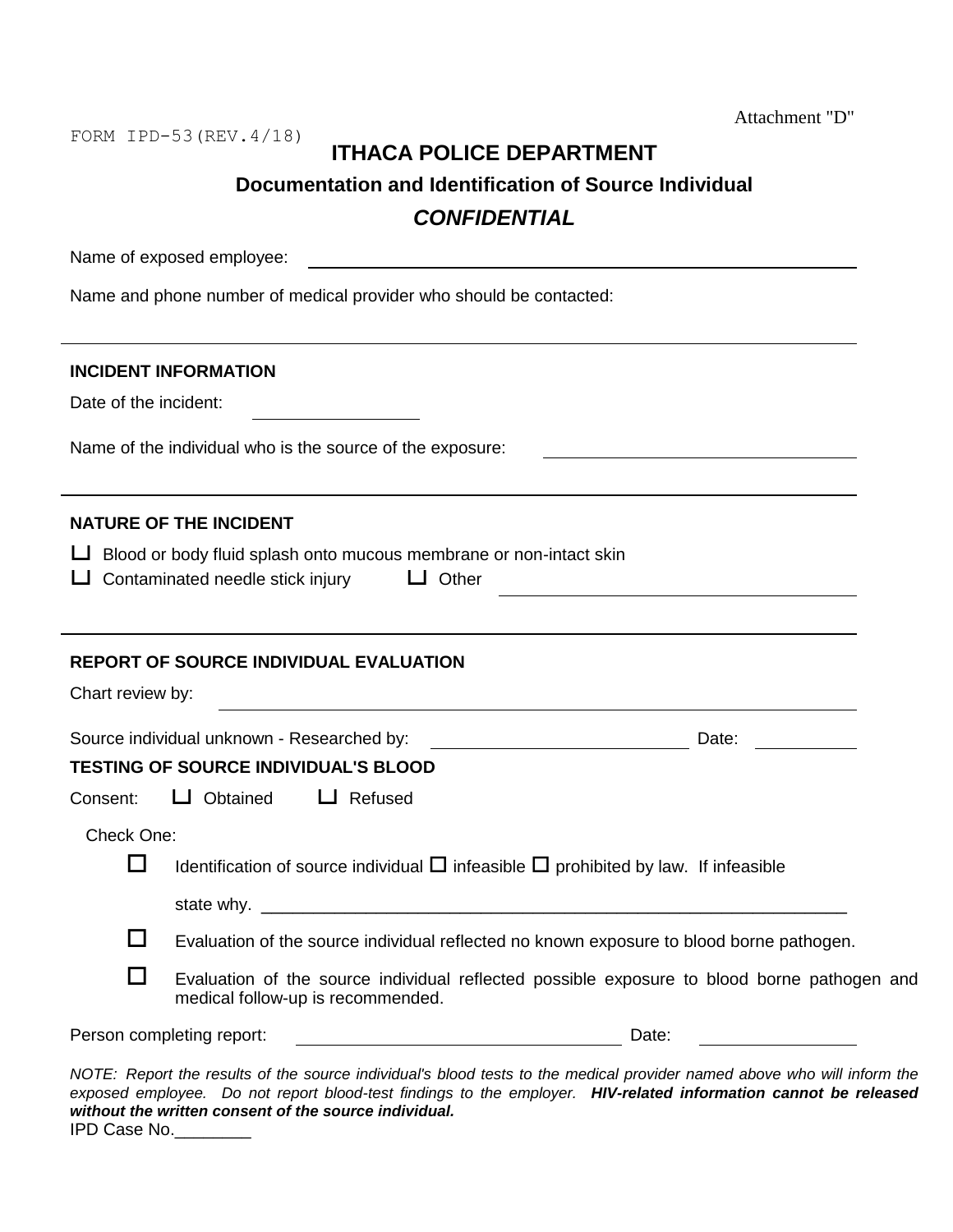Attachment "E"

# **ITHACA POLICE DEPARTMENT**

### **Employee Exposure Follow-Up Record**

## *CONFIDENTIAL*

|                                         |                                                                                                                            | Job title:                                                                                                                                                                                                                           | <u> 1989 - Johann Marie Barn, mars a</u>                                                                               |
|-----------------------------------------|----------------------------------------------------------------------------------------------------------------------------|--------------------------------------------------------------------------------------------------------------------------------------------------------------------------------------------------------------------------------------|------------------------------------------------------------------------------------------------------------------------|
|                                         |                                                                                                                            | Occurrence date: Cocurrence time: Cocurrence time: Reported date:                                                                                                                                                                    |                                                                                                                        |
| <b>SOURCE INDIVIDUAL FOLLOW-UP</b>      |                                                                                                                            |                                                                                                                                                                                                                                      |                                                                                                                        |
|                                         |                                                                                                                            | Request made to: <u>example and the set of the set of the set of the set of the set of the set of the set of the set of the set of the set of the set of the set of the set of the set of the set of the set of the set of the s</u> |                                                                                                                        |
| Date:                                   |                                                                                                                            |                                                                                                                                                                                                                                      |                                                                                                                        |
| <b>EMPLOYEE FOLLOW-UP</b>               |                                                                                                                            |                                                                                                                                                                                                                                      |                                                                                                                        |
|                                         |                                                                                                                            | Date:                                                                                                                                                                                                                                | <u>and a strong part of the strong part of the strong part of the strong part of the strong part of the strong par</u> |
|                                         | Information given on source individual's blood test results:                                                               |                                                                                                                                                                                                                                      |                                                                                                                        |
| $\Box$ Yes                              | $\Box$ Not Obtained                                                                                                        |                                                                                                                                                                                                                                      |                                                                                                                        |
|                                         | Referred to healthcare professional with required information:                                                             |                                                                                                                                                                                                                                      |                                                                                                                        |
|                                         |                                                                                                                            |                                                                                                                                                                                                                                      |                                                                                                                        |
| By Whom:                                |                                                                                                                            | Date:                                                                                                                                                                                                                                |                                                                                                                        |
| <b>Blood Sampling/Testing Offered:</b>  |                                                                                                                            |                                                                                                                                                                                                                                      |                                                                                                                        |
|                                         | By Whom: Date:                                                                                                             |                                                                                                                                                                                                                                      |                                                                                                                        |
| <b>Vaccination Offered/Recommended:</b> |                                                                                                                            |                                                                                                                                                                                                                                      |                                                                                                                        |
|                                         |                                                                                                                            |                                                                                                                                                                                                                                      |                                                                                                                        |
| <b>Counseling Offered:</b>              |                                                                                                                            |                                                                                                                                                                                                                                      |                                                                                                                        |
| By Whom:                                | <u>and the contract of the contract of the contract of the contract of the contract of the contract of the contract of</u> | Date:                                                                                                                                                                                                                                |                                                                                                                        |
|                                         | Employee advised of need for further evaluation of medical condition:                                                      |                                                                                                                                                                                                                                      |                                                                                                                        |
|                                         |                                                                                                                            | Date:                                                                                                                                                                                                                                |                                                                                                                        |
|                                         |                                                                                                                            |                                                                                                                                                                                                                                      |                                                                                                                        |

IPD Case No.\_\_\_\_\_\_\_\_\_\_